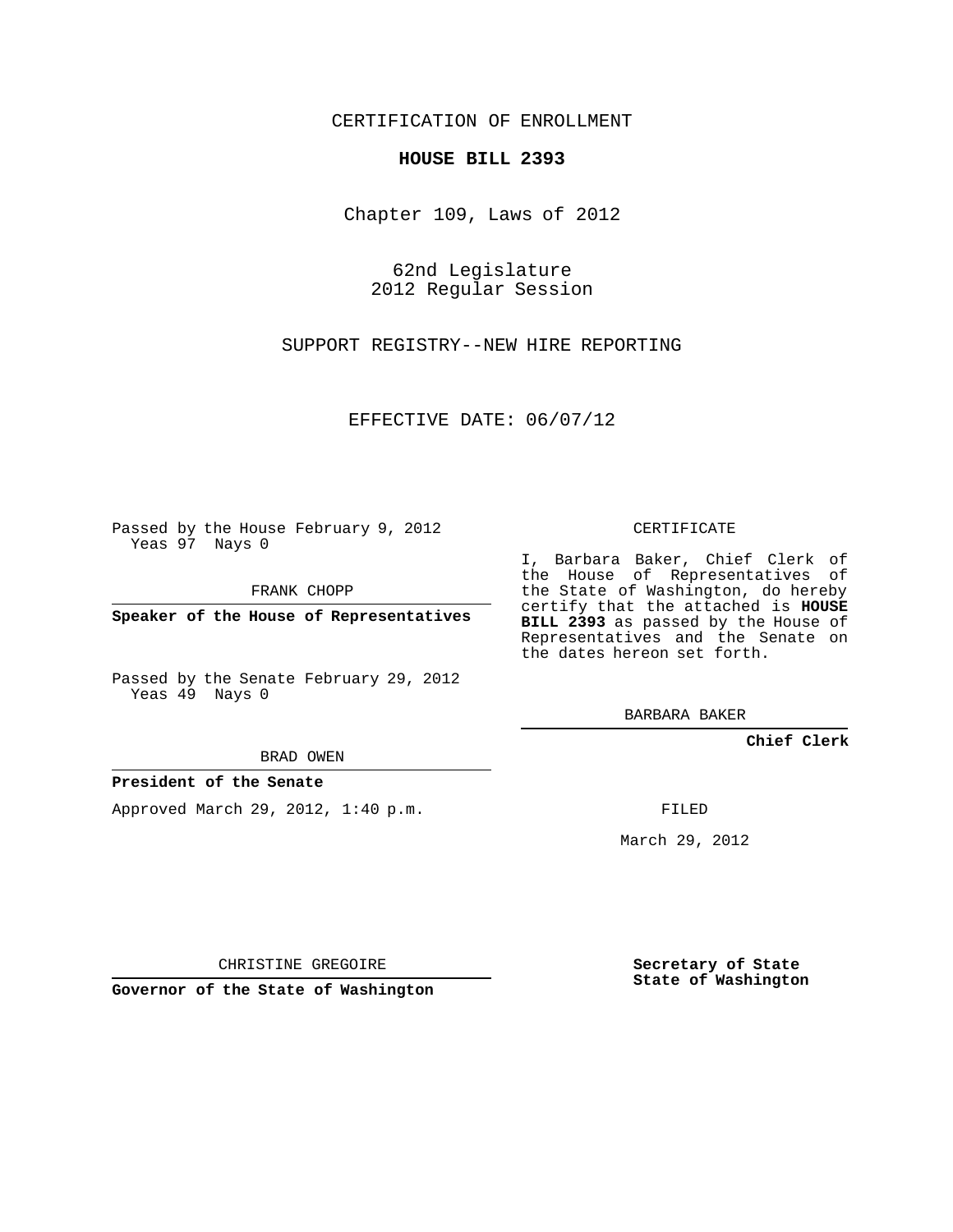# **HOUSE BILL 2393** \_\_\_\_\_\_\_\_\_\_\_\_\_\_\_\_\_\_\_\_\_\_\_\_\_\_\_\_\_\_\_\_\_\_\_\_\_\_\_\_\_\_\_\_\_

\_\_\_\_\_\_\_\_\_\_\_\_\_\_\_\_\_\_\_\_\_\_\_\_\_\_\_\_\_\_\_\_\_\_\_\_\_\_\_\_\_\_\_\_\_

Passed Legislature - 2012 Regular Session

## **State of Washington 62nd Legislature 2012 Regular Session**

**By** Representatives Rodne, Pedersen, Moscoso, and Condotta; by request of Department of Social and Health Services

Read first time 01/13/12. Referred to Committee on Judiciary.

 1 AN ACT Relating to federal new hire reporting requirements; and 2 amending RCW 26.23.040.

3 BE IT ENACTED BY THE LEGISLATURE OF THE STATE OF WASHINGTON:

 4 **Sec. 1.** RCW 26.23.040 and 1998 c 160 s 5 are each amended to read 5 as follows:

 6 (1) All employers doing business in the state of Washington shall 7 report to the Washington state support registry:

 8 (a) The hiring of any person who resides or works in this state to 9 whom the employer anticipates paying earnings and who:

10 (i) Has not previously been employed by the employer; or

11 (ii) Was previously employed by the employer but has been separated 12 from such employment for at least sixty consecutive days; and

13 (b) ((The rehiring or return to work of any employee who was laid 14 off, furloughed, separated, granted a leave without pay, or terminated 15 from employment)) The date on which the employee first performed 16 services for pay for the employer, or, in the case of an employee 17 described in (a)(ii) of this subsection the date on which the employee 18 returned to perform services for pay after a layoff, furlough, 19 separation, or leave without pay.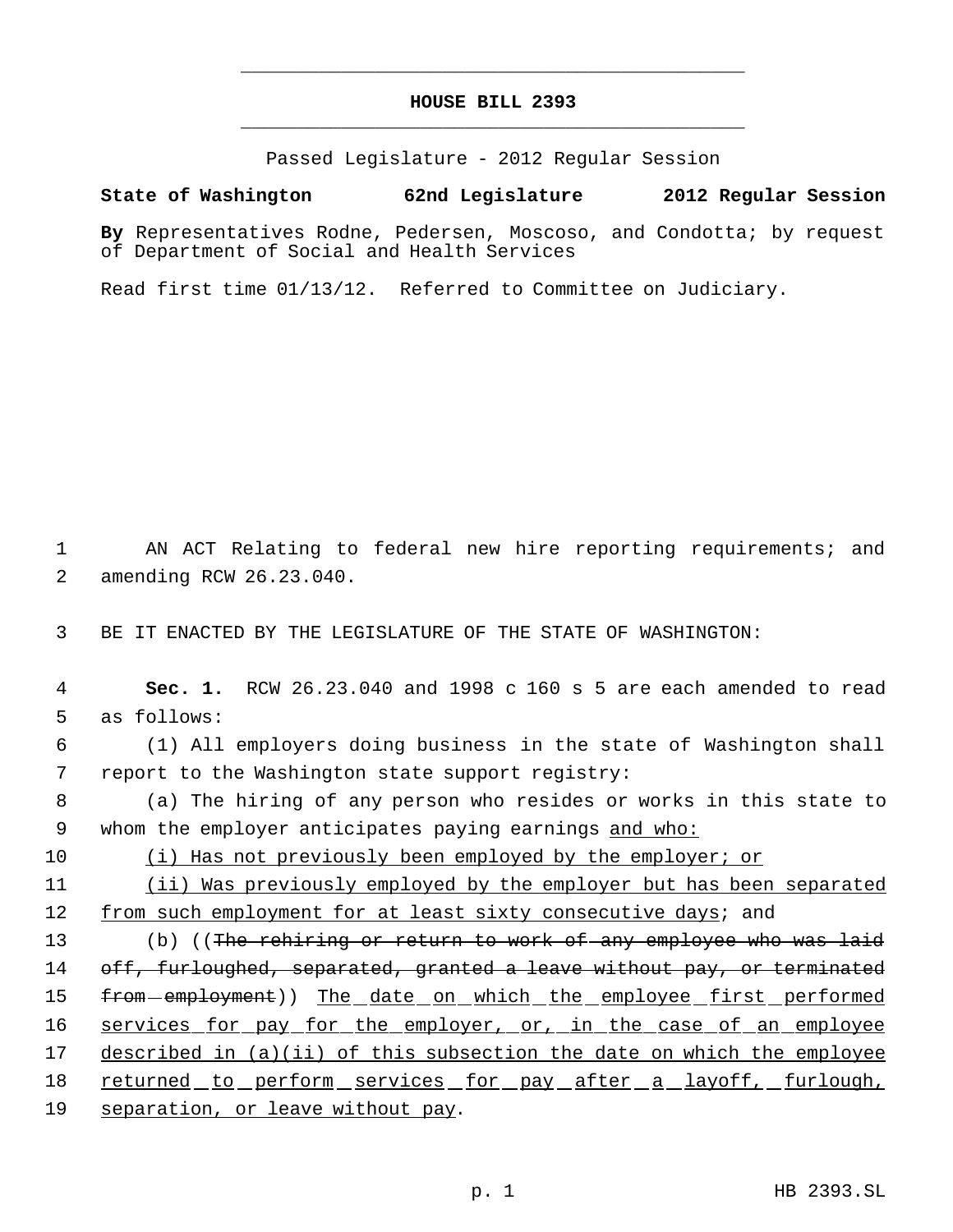The secretary of the department of social and health services may adopt rules to establish additional exemptions if needed to reduce unnecessary or burdensome reporting.

4 (2) Employers ((may)) shall report ((by mailing the employee's copy 5 of the)) to the extent practicable by W-4 form, or, at the option of the employer, an equivalent form, and may mail the form by first-class 7 mail, or may transmit it electronically, or by other means authorized by the registry which will result in timely reporting.

 (3) Employers shall submit reports within twenty days of the hiring, rehiring, or return to work of the employee, except as provided in subsection (4) of this section. The report shall contain:

 (a) The employee's name, address, social security number, and date of birth; and

 (b) The employer's name, address, and identifying number assigned under section 6109 of the internal revenue code of 1986.

 (4) In the case of an employer transmitting reports magnetically or 17 electronically, the employer shall report ((newly-hired)) those 18 employees ((by)) described in subsection (1) of this section, in two monthly transmissions, if necessary, not less than twelve days nor more than sixteen days apart.

 (5) An employer who fails to report as required under this section shall be subject to a civil penalty of:

(a) Twenty-five dollars per month per employee; or

 (b) Five hundred dollars, if the failure to report is the result of a conspiracy between the employer and the employee not to supply the required report, or to supply a false report. All violations within a single month shall be considered a single violation for purposes of assessing the penalty. The penalty may be imposed and collected by the division of child support under RCW 74.20A.350.

 (6) The registry shall retain the information for a particular employee only if the registry is responsible for establishing, enforcing, or collecting a support debt of the employee. The registry may, however, retain information for a particular employee for as long as may be necessary to:

 (a) Transmit the information to the national directory of new hires as required under federal law; or

(b) Provide the information to other state agencies for comparison